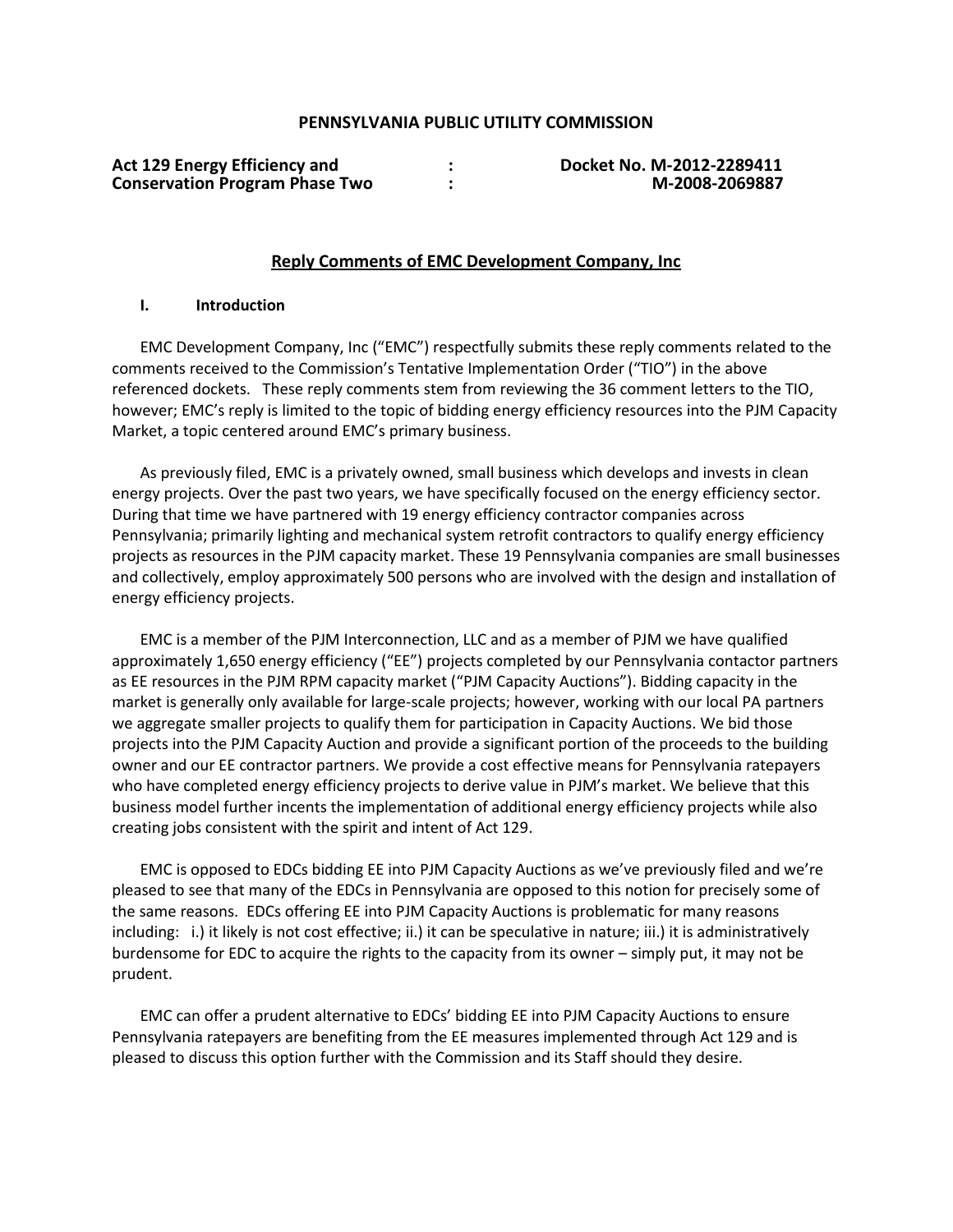### **II. EDCs bidding Energy Efficiency ("EE) into the PJM Capacity Market**

The TIO proposes that EDCs bid EE project demand savings into the PJM capacity market when prudent.<sup>1</sup> EMC opposed this concept in our comments filed on June 22, 2012 as did several Pennsylvania clean energy contractors engaged in implementing energy efficient measures as such a concept hinders small businesses in Pennsylvania and harms Pennsylvania ratepayers while also removing a direct incentive to ratepayers implementing EE projects.<sup>2</sup>

EMC is pleased to see that many of the EDCs are opposed to a requirement to bid EE in PJM Capacity Auctions and agree with several of EMC views. PPL does not support the concept of the Commission requiring it to bid EE in PJM Capacity Auctions because of the costs associated with assessing whether bids are prudent and the costs of simply making the bids to participate in the market. Further, PPL cites the risk of penalties for failing to deliver which further jeopardizes the prudency of EDCs offering EE into PJM Capacity Auctions.<sup>3</sup> The collective FirstEnergy Companies identify a critical risk that EDCs being required to speculate in a market because of its forward nature. Certainly speculation can create undue risks for Pennsylvania ratepayers and create costly penalties for the EDCs which in turn EDCs may look to recover from ratepayers.<sup>4</sup> Duquesne Light stated they do not support a mandate requiring EDCs to bid EE in PJM Capacity Auctions, one can only presume for some of the same reasons mentioned by PPL and the FirstEnergy Companies, it is not cost effective, it is risky and can lead to speculative practice in which may not be appropriate for load serving entities to engage.<sup>5</sup>

The fact is, it can be expensive to acquire, qualify, measure and verify, bid and clear EE resources into PJM Capacity Auctions. The forward nature of these auctions does require a bidder to at times take risks on EE resources which may not be completed at the time of the auction and any failure to deliver these resources by the applicable delivery year could lead to substantial costly penalties. EMC and other qualified PJM members, are better positioned to take on these risks and it should be viewed as more appropriate by the Commission since EMC can only look to itself to address the costs of these risks should they materialize instead of looking to recover these costs from ratepayers. Citizen Power, Inc. ("Citizen Power") provided comments that they believe more needs to be done to make sure EE and demand response ("DR") resources can qualify for participation in PJM Capacity Auctions.<sup>6</sup> However, there are strict market rules in place developed over time by PJM stakeholders which dictate how resources qualify and participate in PJM Capacity Auctions. Any softening or manipulation of these market rules could lead to negative consequences such as gaming and double-counting of resources which could jeopardize the market but also more importantly the reliability of regions grid. Any notion of requiring utilities to participate in the Capacity Auctions with Act 129 projects will significantly adversely impact those market rules and represents a retroactive change to the EE&C Program which does not provide a level playing field for the Pennsylvania small business community, thereby adversely impacting our PA contractor partners and Pennsylvania ratepayers. Such an outcome is inconsistent with the spirit and intent of Act 129.

Further, there remains one issue that seemed to be overlooked in most filings but for the Industrial Customers of Pennsylvania: it is costly and administratively burdensome to acquire the rights to bid EE

 $\overline{a}$ 

 $<sup>1</sup>$  Tentative Implementation Order at 65</sup>

<sup>&</sup>lt;sup>2</sup> Comment letters of EMC Development Company, Inc.; National Energy Solutions, Inc.; Tri-State Light & Energy, Inc.

 $3$  Comment letter of PPL Electric Utility Corporation dated June 25, 2012 at 40

<sup>&</sup>lt;sup>4</sup> Comment letter of Metropolitan Edison Company, Pennsylvania Electric Company, Pennsylvania Power Company and West Penn Power Company dated June 25 at 21

<sup>&</sup>lt;sup>5</sup> Comment letter of Duquesne Light Company dated June 25, 2012 at 12

<sup>6</sup> Comment letter of Citizen Power, Inc. dated June 25, 2012 at 2